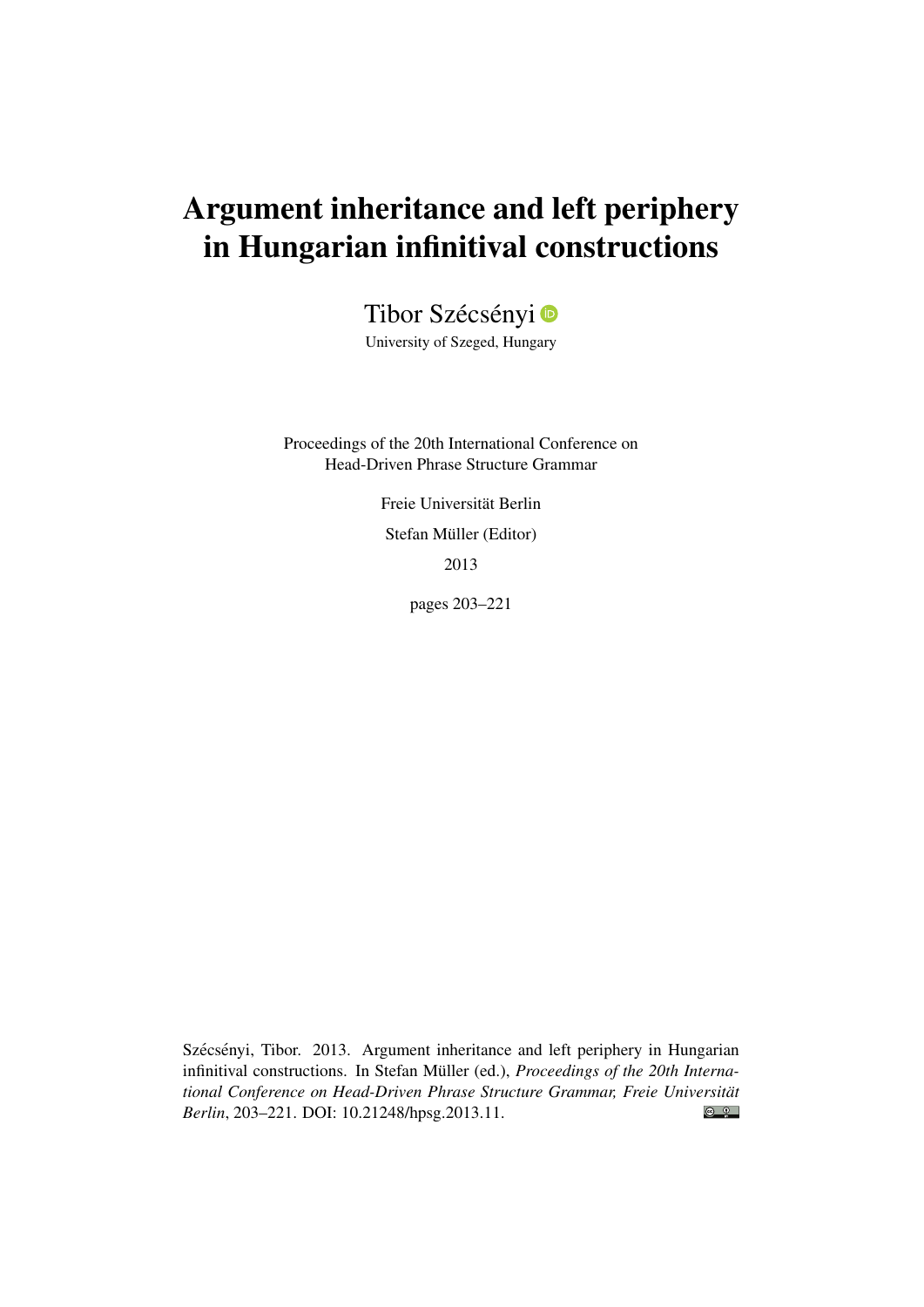# **Abstract**

Hungarian infinitival constructions have both mono-clausal and biclausal properties at the same time. The arguments of the infinitive behave the same way as the arguments of the finite verb do, but the non-finite verb has its own left periphery. After discussing the general description of Hungarian sentence structure and presenting an HPSG analysis for it  $-$  including a description of the connection between word order and scope order in the Hungarian left periphery – this paper presents an analysis for Hungarian infinitival constructions. The analysis lexically distinguishes the left peripheral arguments of the infinitive from its complements, and allows the infinitive and its left peripheral arguments to form constituents, while the complements of the infinitive are inherited to the finite verb.

# **1 The Hungarian sentence structure\***

Hungarian is said to be a free word order language. The position of the constituents does not depend on their syntactic function. As shown in example  $(1)$ , postverbal word-order is totally free.<sup>1</sup>

- (1) a. Fel-hívta Péter tegnap Marit. VM-called Peter.NOM yesterday Mari.ACC 'Peter called Mari yesterday.'
	- b. Fel-hívta Marit Péter tegnap.
	- c. Fel-hívta tegnap Péter Marit.

On the other hand, the arguments of the verb may not be in postverbal positions only. They can appear in preverbal position too, but in that case they have a special interpretation and function. For detailed discussion see (É. Kiss 1987, 2002).

#### *1.1 Topicalisation*

This special function can be, among others, the topic function. Any referential constituent can occur in the preverbal position, whether it is the subject, the object or some non-obligatory argument.

(2) a. **Péter** fel-hívta tegnap Marit. 'As for Peter, he called Mari yesterday.'

<sup>\*</sup> The research presented here is supported by the Hungarian Scientific Research Fund (OTKA NK 100804).

<sup>&</sup>lt;sup>1</sup> VM means verbal modifier. Verbal modifiers form a complex predicate with the verb, in these examples it makes the verb perfective. Verbal complexes form a phonological unit with the verb in neutral sentences, but in non-neutral sentences verbal modifiers are in postverbal position too.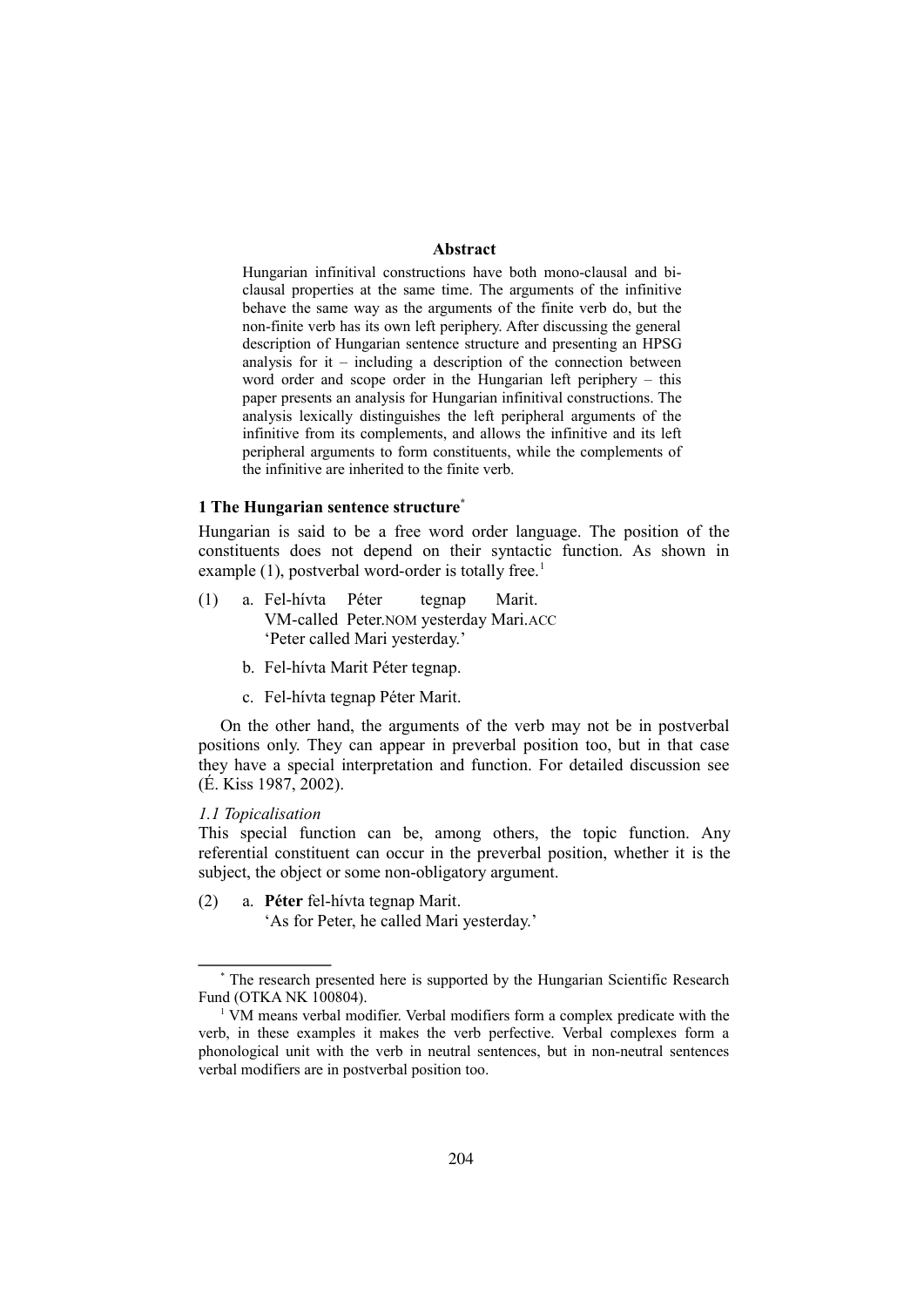- b. **Marit** fel-hívta Péter tegnap. 'As for Mari, Peter called her yesterday.'
- c. **Tegnap** fel-hívta Péter Marit. 'As for yesterday, Peter called Mari.'

More than one constituent can be topicalised, as you can see in (3). But only referential constituents can be topicalised, non-referentials, such as universal quantifiers, cannot.

- (3) Tegnap Péter fel-hívta Marit.
- (4) \***Mindenki** Marit fel-hívta tegnap. everybody.NOM Mary.ACC VM-called yesterday (*everybody* precedes the topicalised *Marit.*)

### *1.2 Focussing*

Another preverbal position is the focus position. The verb may be immediately preceded by a phonologically emphatic constituent, the focus.

- (5) a. **PÉTER** hívta fel Marit tegnap. Peter.NOM called VM Mari.ACC yesterday 'It was Peter who called Mari yesterday.'
	- b. **MARIT** hívta fel Péter tegnap. 'It was Mari that Peter called yesterday.'
	- c. Péter **MARIT** hívta fel tegnap. 'As for Peter, it was Mari that he called yesterday.'
	- d. Marit **TEGNAP** hívta fel Péter. 'As for Mari, it was yesterday that Peter called her.'

The focussed constituent may be subject, object, or any argument. In these sentences, the verbal modifier cannot be in preverbal position, it must appear after the verb. The topic and focus position can be filled at the same time, in this case the topic constituent must precede the focus constituent. Some expressions are obligatorily focussed: *csak*-phrases, question-words, etc.

- (6) a. Tegnap **CSAK PÉTER** hívta fel Marit. yesterday only Peter.NOM call VM Mari.ACC 'It was only Peter who called Mari yesterday.'
	- a' \*Tegnap hívta fel/felhívta CSAK PÉTER Marit.
	- b. Tegnap **KI** hívta fel Marit? yesterday who called VM Mary.ACC 'Who called Mary yesterday?'
	- b'. \*Tegnap hívta fel/felhívta KI Marit?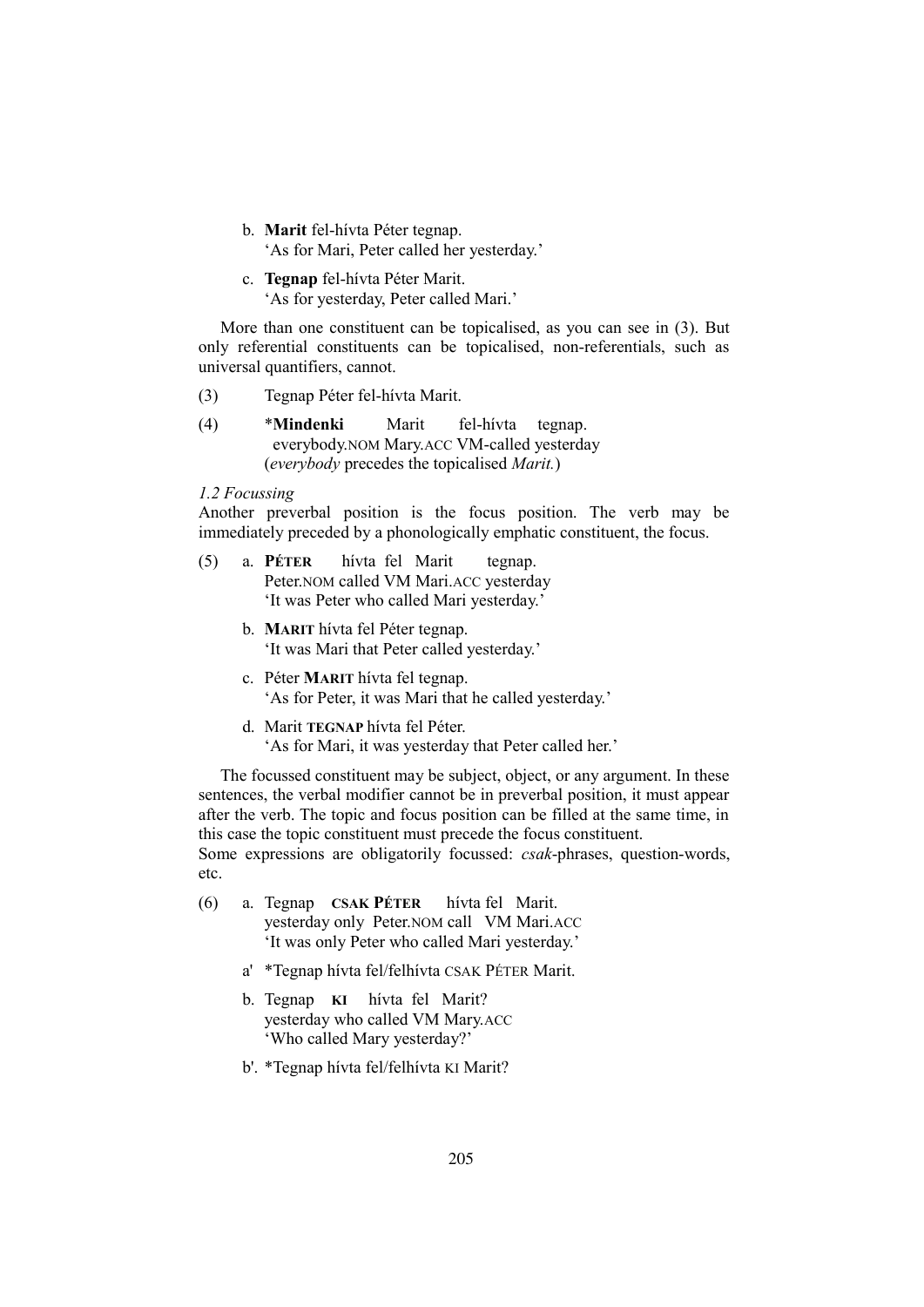- c. Tegnap **KEVESEN** hívták fel Marit. yesterday few called VM Mari.ACC 'Few people called Mari yesterday.'
- c'. \* Tegnap hívták fel/felhívták KEVESEN Marit

In contrast to the topic position, only one constituent can be in the preverbal focus position.

(7) \*CSAK PÉTER CSAK MARIT hívta fel tegnap.

It is possible for a sentence to contain two focussed constituents, but in this case only one of them can appear in the preverbal focus position, the second focus position is after the verb. This postverbal focus position is present only if the preverbal focus position is filled by a focussed constituent.

(8) PÉTER hívta fel tegnap **CSAK MARIT**. Peter.NOM called VM yesterday only Mari.ACC 'It was Peter who called only Mari yesterday.'

Some constituents, such as universal quantifiers cannot be focussed.

(9) \*Marit MINDENKI hívta fel tegnap. Mari.ACC everybody.NOM called VM yesterday

# *1.3 Quantifier field*

The third preverbal position is the so called quantifier field. Expressions containing a distributive quantifier may stay after the verb (10a) or optionally appear in preverbal position (10b). If there are more quantifiers in the sentence, all of them can be in preverbal positions (10c). This preverbal quantifier field is between the topic and focus positions (10d).

- (10) a. Marit meg-látogatta tavaly **mindenki**. Mari.ACC VM-visited in.the.last.year everybody.NOM 'Everybody visited Mari in the last year.'
	- b. Marit **mindenki** meg-látogatta tavaly **többször is**. Mari.ACC everybody.NOM VM-visited in.the.last.year several.times 'Everybody visited Mari several times in the last year.'
	- c. Marit **mindenki többször is** meglátogatta tavaly.
	- d. Marit **többször is** CSAK PÉTER látogatta meg tavaly. Mari.ACC several.times only Peter visited VM in.the.last.year 'As for Mari, it was only Peter who visited Mary several times in the last year.'

# *1.4 Word order in the Left periphery*

Hungarian word order is free in the sense that there is no preferred position for the subject and the object of the sentence. The constituents can be scrambled in postverbal positions only, in the left periphery it is different: the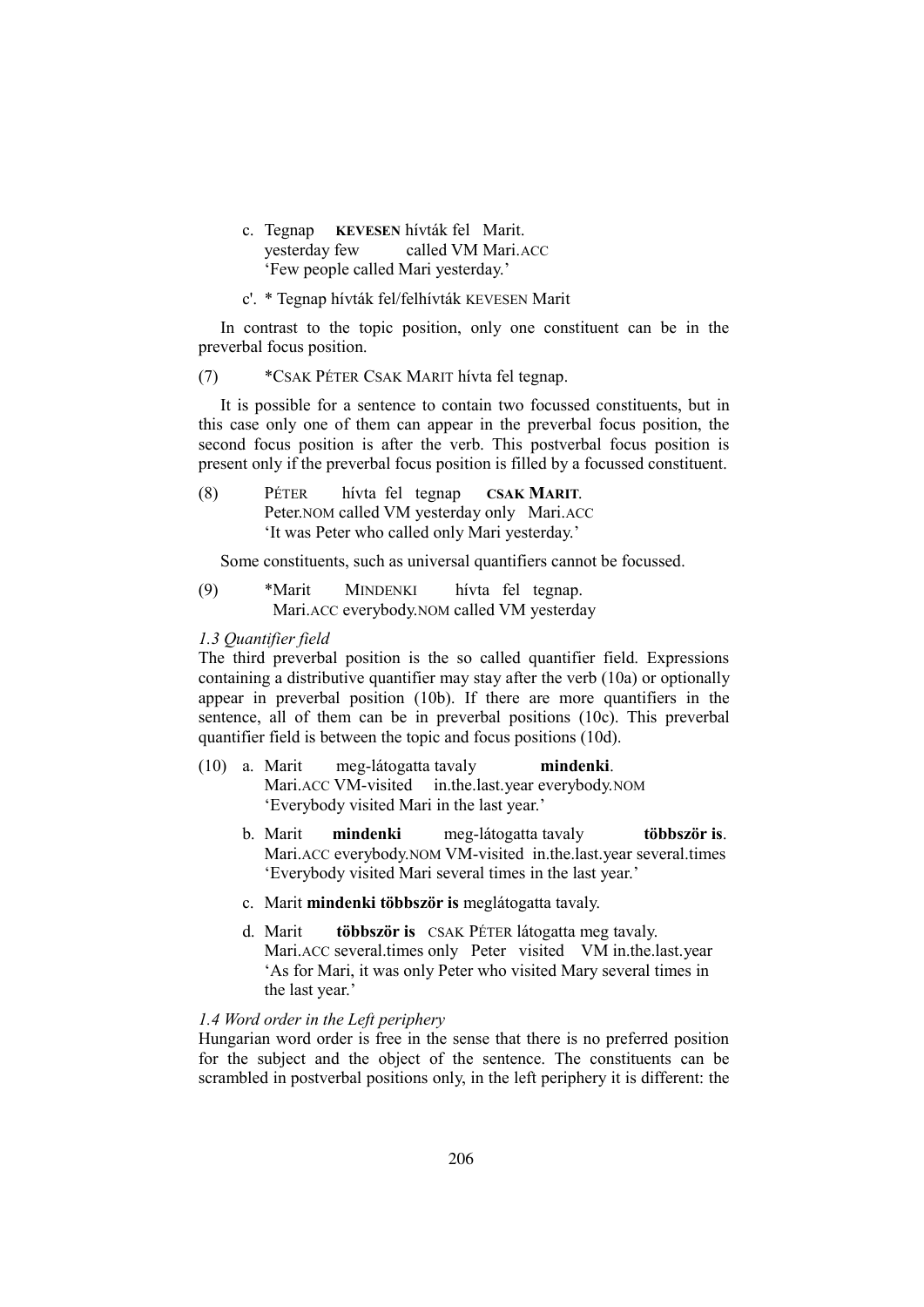number and order of constituents in the left periphery is defined by their functions: zero or more referential expressions (=Topic) are followed by zero or more distributive quantifiers (=Quantifier) that can be followed by a Focus constituent, which immediately precedes the verb:

(11) Topic\* - Quantifier\* - (Focus) - Verb

Furthermore, constituent order in the preverbal position is the same as their scopal order (c.f. Szabolcsi 1997): a quantified constituent preceding another takes scope over it:

- (12) a. Marit **mindenki többször is** meg-látogatta tavaly. Mari.ACC everybody.NOM several.times VM-visited last.year 'Everybody visited Mari several times last year.' everybody ≫ several times
	- b. Marit **többször is mindenki** meglátogatta tavaly. several times ≫ everybody

In (12a) the universal quantifier *mindenki* has scope over the nonobligatory *többször is*, so the meaning of the sentence is that 'everybody is so that she visited Mari several times in the last year', while the meaning of the sentence (12b) is that 'it happened several times in the last year that everybody visited Mari.'

On the other hand, this correlation of word order and scope is true only for the constituents of the left periphery. If a quantifier remains in postverbal position it can have narrow or wide scope.

(13) Marit **többször is** meglátogatta tavaly **mindenki**. everybody ≫ several times OR several times ≫ everybody

The rule for the constituents of the left periphery is that their scope must not be wider than the scope of constituents preceding them.

The correlation of word order and scope is observable for all preverbal constituents:

- (14) a. Marit **többször is CSAK PÉTER** látogatta meg tavaly. Mari.ACC several.times only Peter visited VM in.the.last.year 'It occurs several times that Mari was visited by Peter only in the last year.'
	- b. Marit **CSAK PÉTER** látogatta meg **többször is** tavaly. 'It was only Peter who visited Mari several times in the last year.'

Since the position of the focussed constituent is fixed, it can scope over another constituent only if it is in postverbal position.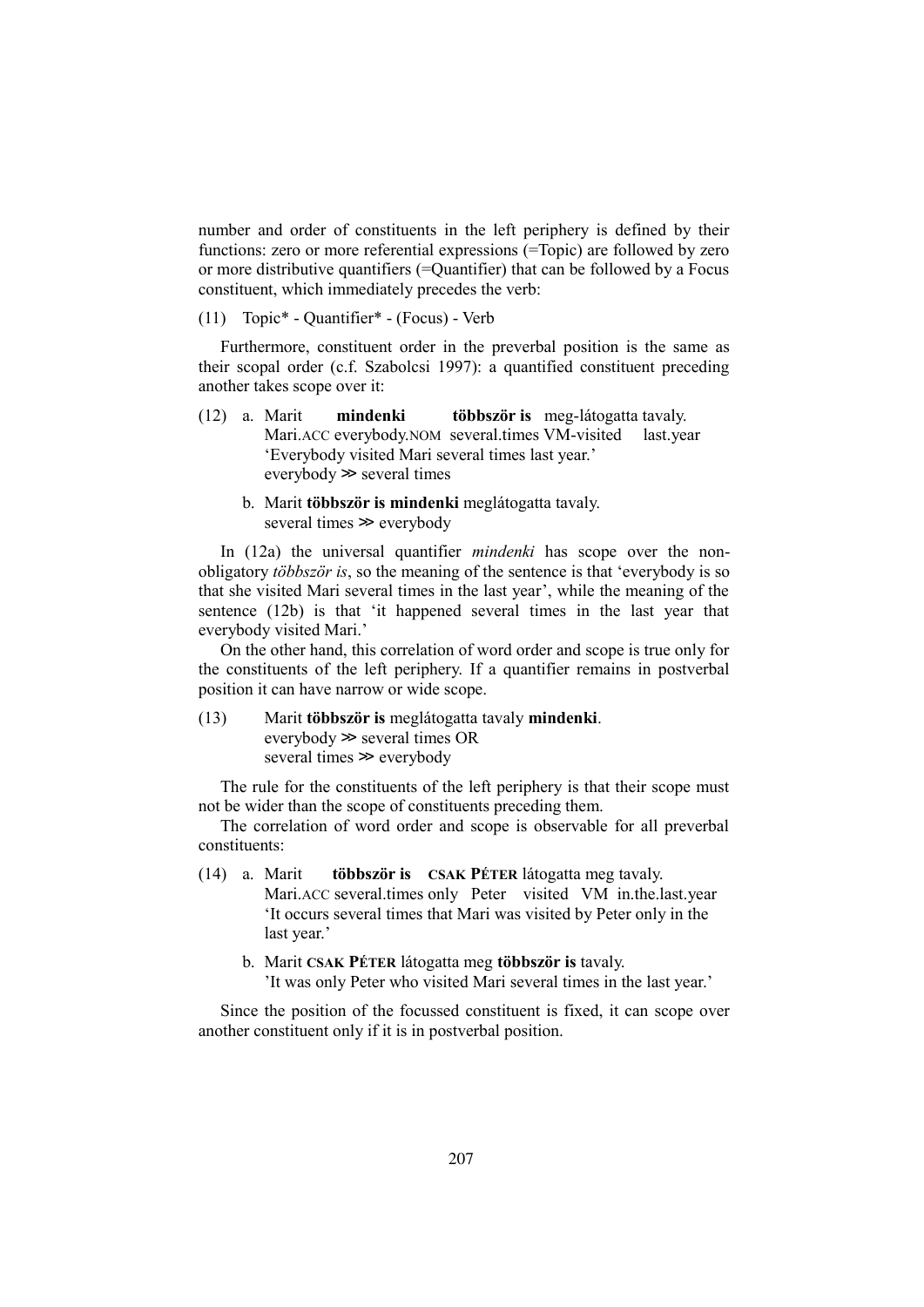# **2 The analysis of Hungarian sentence structure**

#### *2.1 Constituent structure*

In a transformational analysis (c.f. É. Kiss 1987, 2002), the constituent structure of the sentence consists of a flat VP and a hierarchical left periphery. In the deep structure all the constituents are under the VP, and later the topic, the quantifier and the focus move up their respective functional positions.

In my HPSG analysis for Hungarian I used a similar sentence structure (Szécsényi 2009, 2011). The verb and the postverbal constituents form a flat head-complement structure, and the different constituents of the left periphery form a filler head construction.



The head-complement schema in (16) that licences the flat postverbal structure is different from the other head-complement schemata in the language. Since the word order is free only in the sentential level, other phrases match the standard X-bar rules:

(16) Head-Complement Schema



This schema licences a verb-headed construction where all of the head's complements are present in the constituent, so the mother's head feature is of the *verb* type, and the mother's comps list is empty.

Since almost any of the constituents can appear on the left periphery of the sentence, they must be moved from the COMPS-list of the verb into the verb's SLASH set with the help of lexical rules. The standard *complement extraction lexical rule* (17) does this: it picks out an element from the complements of the verb.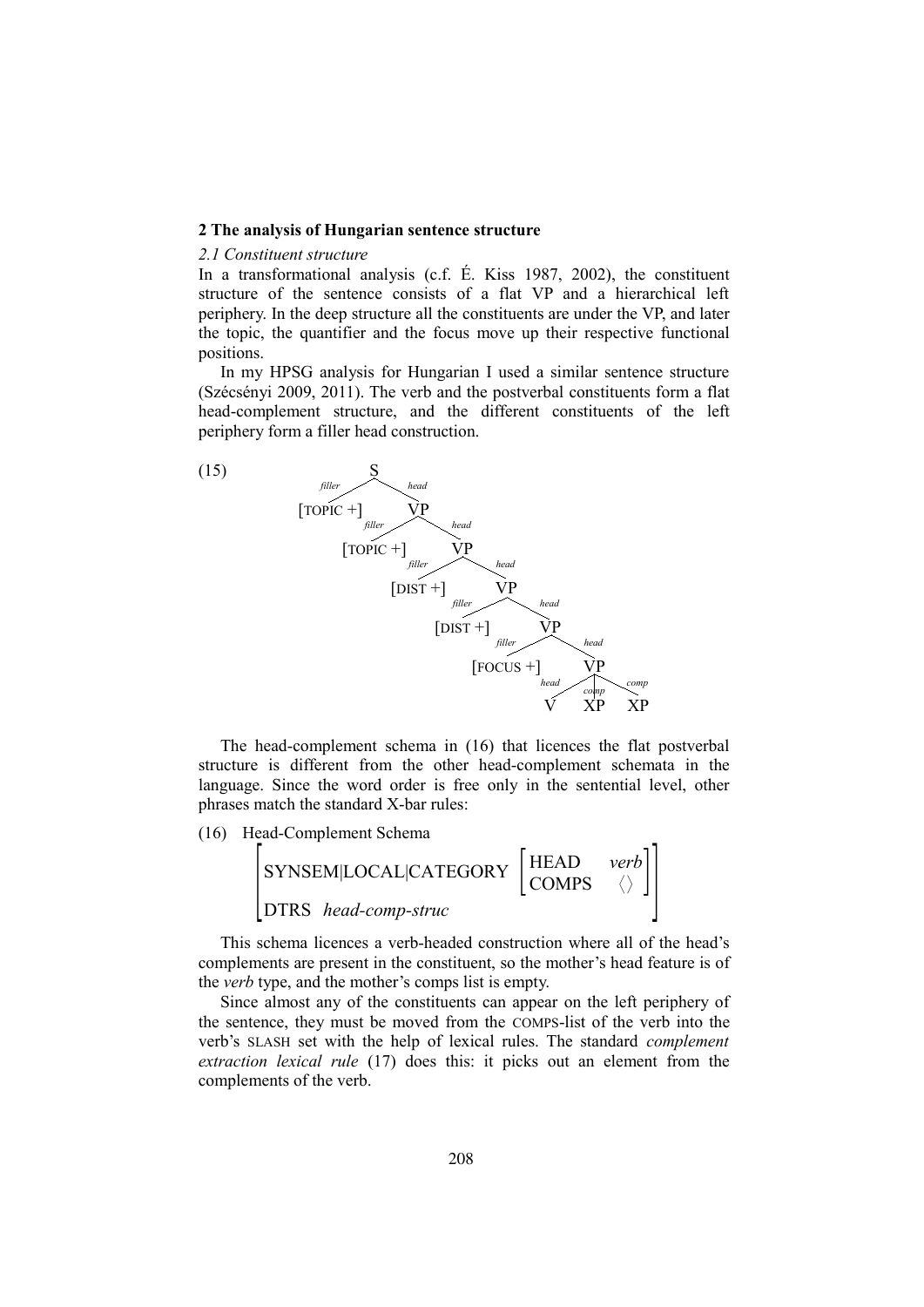(17) Complement Extraction Lexical Rule (Pollard and Sag 1994:378)

$$
\begin{bmatrix} \text{DEPS}\langle ... , \boxed{3} ], ... \rangle \\ \text{COMPS}\langle ... , \boxed{3}[\text{LOC} \boxed{1} ], ... \rangle \\ \text{INHER}|\text{SLASH} \boxed{2} \\ \Downarrow \\ \text{DEPS}\langle ... , \boxed{4} \boxed{\text{LOC} \boxed{1}} \\ \text{COMPS}\langle ... , ... \rangle \\ \text{INHER}|\text{SLASH} \boxed{1}] \cup \boxed{2} \end{bmatrix}, ... \rangle
$$

There are two valence features on the description of the verb's lexical description: the DEPS contains all of the arguments, the COMPS contains only those arguments which appear in postverbal position.

Since the arguments of the verb can appear in preverbal position for various reasons, for example one may function as Topic, another as Focus, we need to modify this lexical rule specifying the details of these functions. For example in the case of focusing, a special *Focus Selecting Lexical Rule* (18) grants that the interpretation of the lexical item is changed from  $\alpha$  to  $\beta$ , while one of its complements gets into the SLASH list. This rule can be used only if the original lexical item does not have a focussed constituent, so only one argument can become focussed.<sup>2</sup>

(18) Focus Selecting Lexical Rule



Similar rules are responsible for topicalisation and quantifier raising.

<sup>&</sup>lt;sup>2</sup>Of course there can be more than one focus constituent in the sentence, as it was presented in the examples in (8), but describing this phenomenon is out of the scope of the present paper. For a detailed description of multiple focus structures see Szécsényi (2011:113–116).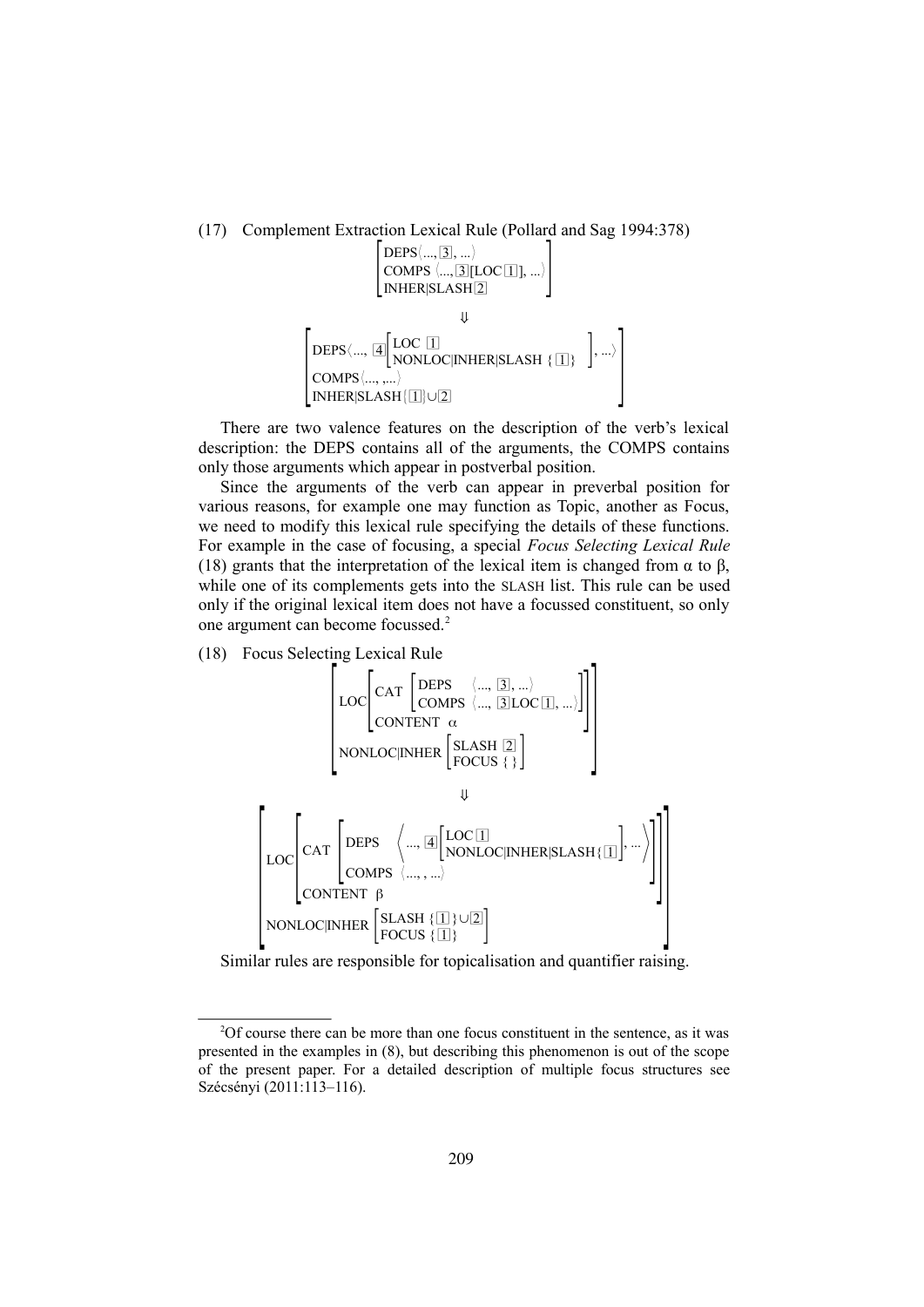## *2.2 Linear order and scope in the left periphery*

One problem has remained unsolved: the correlation of scope and word order in the left periphery. The HPSG quantifier storage mechanism allows a quantified constituent to have wider scope than what is indicated by its position. Quantifier storage allows the quantifiers of quantified constituents to be stored and to rise up in the sentence structure to a proper place where they are ordered based on their scope. It is useful tool in accounting for the interpretation of Hungarian postverbal constituents, but cannot be applied for preverbal ones.

In order to solve this problem quantifier retrieving and filler discharging must be synchronised. In *filler-head* constructions the QSTORE feature of the mother and the filler daughter must be disjunct. In this case the quantifier of the filler daughter doesn't rise up in the structure, so its scope is narrower than that of the higher filler daughters.

(19) Szécsényi 2005, 2009, 2011  $[QSTORE 1]$ 

$$
\int \text{filter} \rightarrow \text{In} \mathbb{Z} \Rightarrow
$$
\n[gstore [2]]

#### **3 Hungarian infinitival constructions: data**

Example (20) presents a neutral infinitival construction. *Péter* is the subject of both the finite verb *szeretne* 'would like', it is in topic position, and the non-finite verb, *beszélni* 'to talk', and its arguments, *holnap* 'tomorrow' and *Marival* 'with Mari' are after the matrix verb.

(20) Péter szeretne holnap beszélni Marival. Peter.NOM would.like tomorrow talk.INF Mari.WITH 'Peter would like to talk to Mari tomorrow.'

However, in light of the data presented here it is not clear whether the non-finite verb and its arguments form a constituent or not. The phenomenon was first observed in É. Kiss (1987, 1989).

## *3.1 Infinitival constructions are simple sentences*

Our first observation is that it is not only the arguments of the finite verb that can appear on the left periphery of the sentence, namely before the finite verb itself, but the arguments of infinitive can do so as well. In (21) the obligatory arguments of the infinitive appear in topic position (21a), quantifier position (21b) or focus position (21c). These data suggest that the finite verb handles the arguments of the infinitive the same way as it does its own arguments: they can be topicalised, focussed, and they can rise up to quantifier position.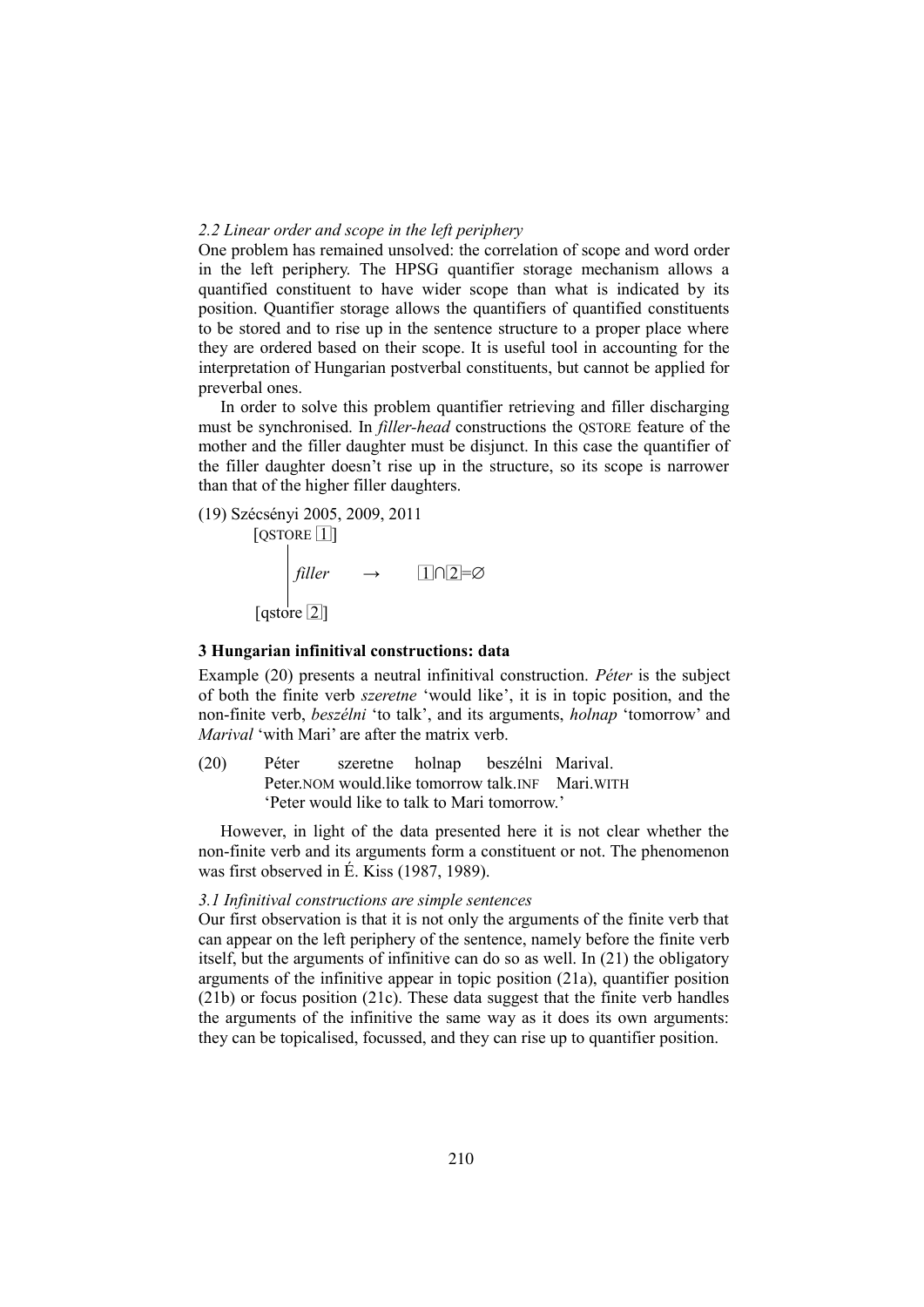- (21) a. **Marival** Péter szeretne holnap beszélni. Mari.WITH Peter.NOM would.like tomorrow talk.INF 'As for Mari, Peter would like to talk to her tomorrow.'
	- b. Péter **mindenkivel** szeretne holnap beszélni. Peter.NOM everybody.WITH would like tomorrow talk.INF 'Peter would like to talk to everybody tomorrow.'
	- c. Péter **CSAK MARIVAL** szeretne holnap beszélni Peter.NOM only Mari.WITH would.like tomorrow talk.INF 'It is only Mary whom Peter would like to talk to tomorrow.'

Furthermore, it is not only the obligatory arguments of the infinitive that behave like this, but also its non-obligatory arguments, and even the infinitive itself . Since the infinitive cannot be referential or quantified, it can only be focussed:

- (22) a. Péter **HOLNAP** szeretne Marival beszélni. 'Peter would like to talk to Mari TOMORROW.'
	- b. Péter **BESZÉLNI** szeretne holnap Marival. 'Peter would like to TALK to Mari tomorrow.'

These data suggest that the infinitive and its arguments do not form one constituent in the sentence, the infinitive is not a clause.

Other data support this analysis. The sentences in (23) show that when the finite verbs argument of its own, the subject, occurs in postverbal position, it can be between the infinitive and one of its arguments.

- (23) a. Holnap szeretne **Péter** beszélni Marival. tomorrow would.like Peter.NOM talk.INF Mari.WITH 'Peter would like to talk to Mary tomorrow.'
	- b. Holnap szeretne beszélni **Péter** Marival.
	- c. Holnap szeretne beszélni Marival **Péter**.
	- d. Holnap szeretne **Péter** Marival beszélni.
	- e. Holnap szeretne Marival **Péter** beszélni.
	- f. Holnap szeretne Marival beszélni **Péter**.

Since the subject of the finite verb is the subject of the infinitive as well, these facts may not be regarded problematic. But if we look at sentence (24), we can see that it is not only the subject that can scramble into the infinitival construction, but other arguments of the finite verb can do so, too. In the sentence in (24) it is the non obligatory argument of the verb.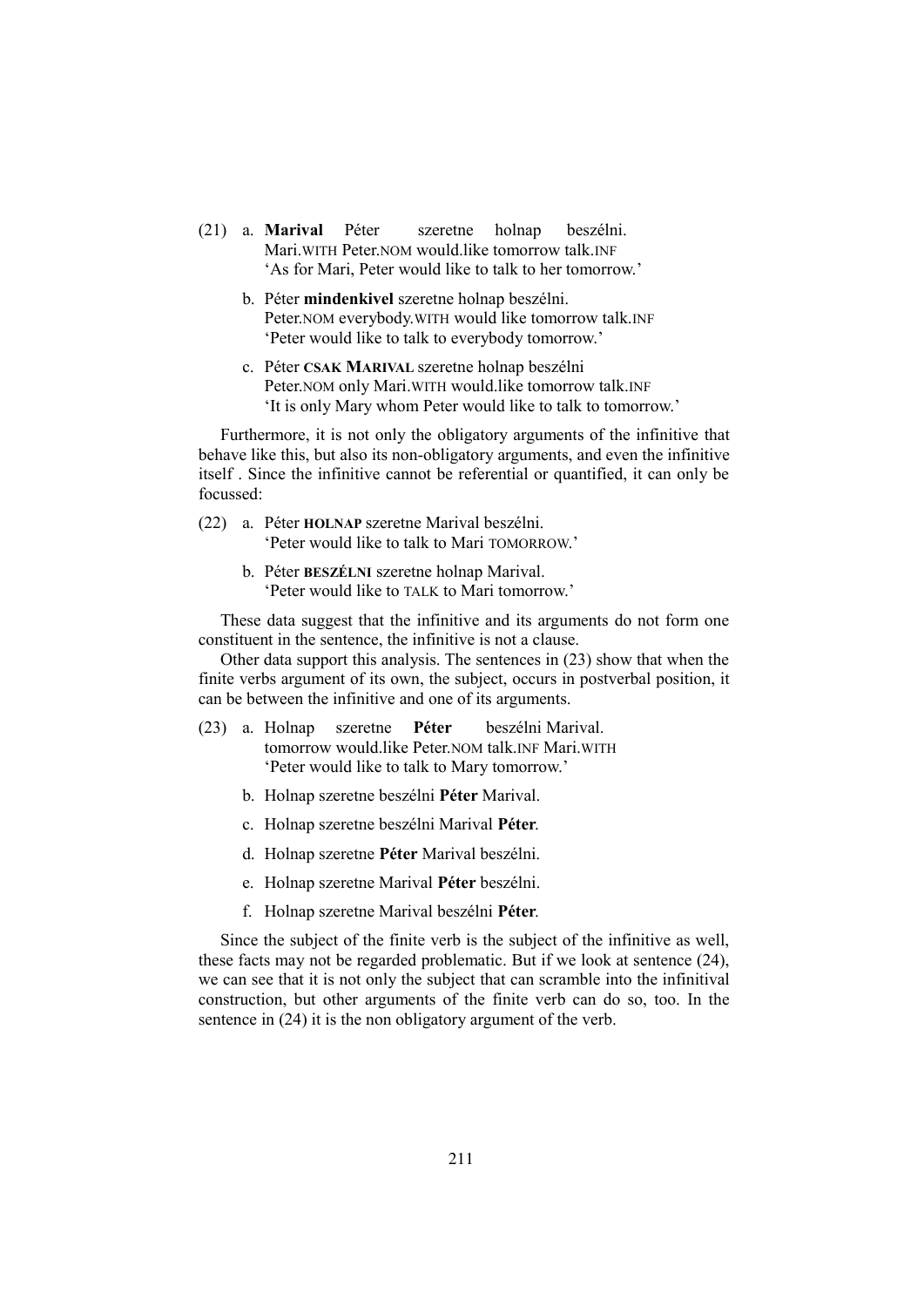(24) PÉTER akarta át-úszni **tavaly** a folyót. Peter.NOM wanted across-swim.INF in.the.last.year the river.ACC 'Peter wanted to swim across the river in the last year.'

These data indicate that the arguments of the finite and non-finite verb are in the same domain: the non-finite verb and its arguments do not form a constituent.

### *3.2 Infinitival constructions are bi-clausal*

On the other hand there is a phenomenon that indicates that there is a constituent which contains the infinitive and its arguments. In sentence (25) there are three constituents preceding the infinitive that can be argued to target positions in the left periphery of the infinitive:

(25) Péter szeretne Marival mindennap CSAK EBÉD ELŐTT beszélni. Peter.NOM would.like Mari.WITH every.day only lunch before talk.INF 'Only before lunch is the time when Peter would like to talk with Mari every day.'

The constituent *Marival* 'with Mari' is in topic position, *mindennap* 'every day' is in quantifier position, and *csak ebéd előtt* 'only before lunch' is in focus position, exactly in the order required in the left periphery of a simple sentence. And since these positions are characterised as typical sentential positions, we should analyse infinitival constructions as subordinated clauses. But the question arises whether these constituents are really in those positions. The following problems emerge:

a) There is no explicit sign that a constituent is a topic except its position: *Marival* can be either in the topic position of the infinitive, or it can be a postverbal constituent of the finite verb.

b) Quantified constituents can be either in preverbal or in postverbal position (as seen in (10)). Is *mindennap* 'every day' in preverbal position (with respect to the non-finite verb), or postverbal position? The only difference between the two positions is in their scope interpretation: a postverbal quantifier can have both narrow or wide scope, a preverbal quantifier cannot, it has to have wide scope. In (26), the quantified object of the infinitive appearing in different positions has different scope with respect to the finite verb. In sentence (26b) it has wide scope as predicted by our earlier observations, but in sentence (26a) the quantified constituent has narrow scope only, which unexpected based on the fact that it appears in postverbal position, at least with respect to the finite verb. However, it is possible to account for the narrow interpretation if we assume that the quentified expression is not in postverbal position but in *preinfinitival* position. If the quantified object appears after the infinitive (26c), its scope is underspecified.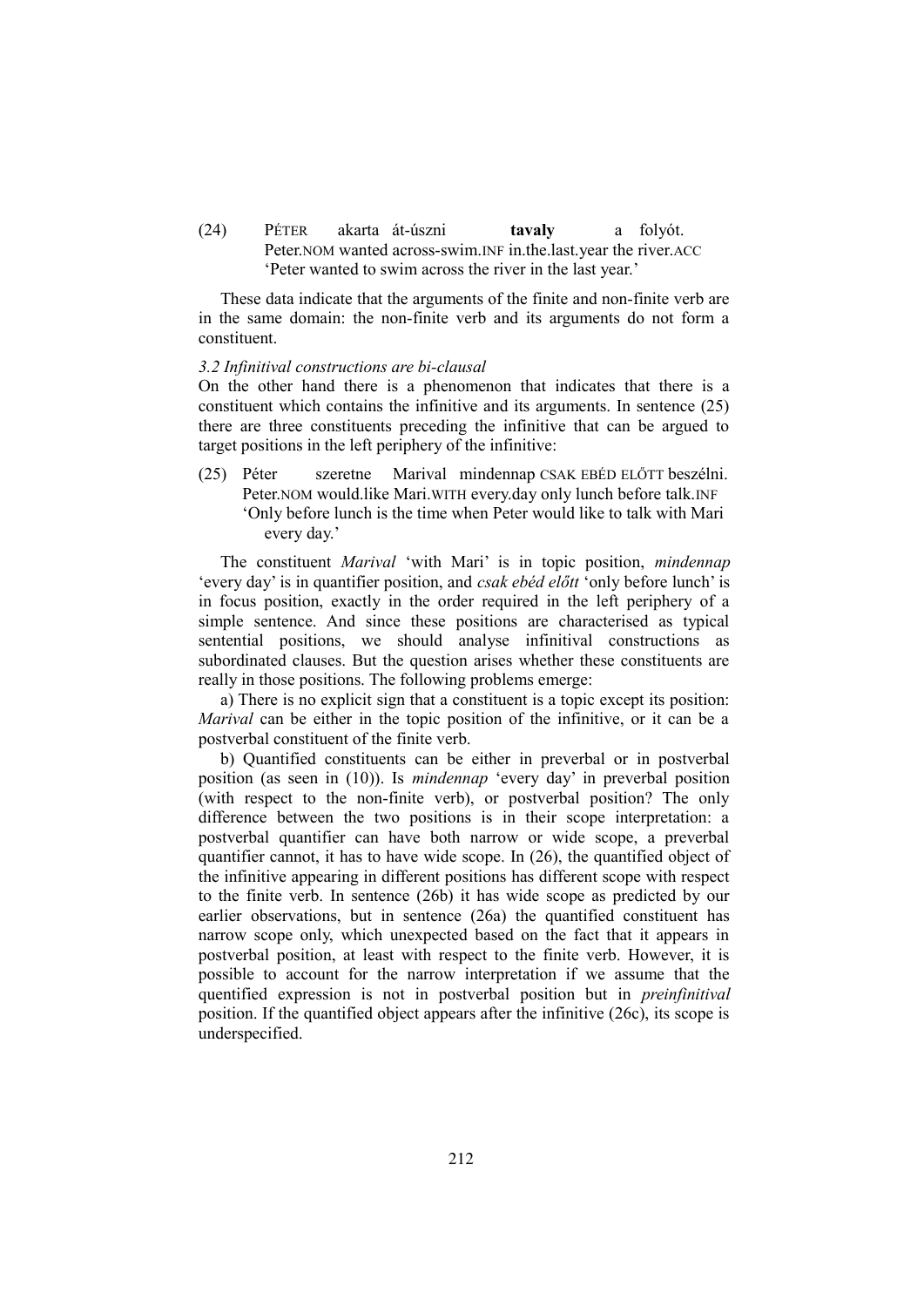- (26) a. Péter fél mindent meg-kérdezni. Peter.NOM afraid everything.ACC VM-asked 'Peter is afraid to ask everything.' afraid of ≫ everything
	- b. Péter mindent fél megkérdezni. 'Peter is afraid to ask anything.' everything ≫ afraid of
	- c. Péter fél megkérdezni mindent. 'Peter is afraid to ask everything.' OR 'Peter is afraid to ask anything.' everything ≫ afraid of OR afraid of ≫ everything

c) Although the position of the focus is typically on the left side of the verb, in the case of a multiple focus construction the second focus can be in postverbal position (cf. (7) and (8)). A focussed constituent followed by a non-finite verb can be second focus as well. So the focus constituent in sentence (25) may be after the finite verb, not in the focus position associated with the infinitive.

There is an obvious way to make sure that it is the only focussed constituent in the sentence, and, as such, cannot belong to the finite verb (remember that a post-verbal focus is possible only if a pre-verbal focus is also present in the sentence). In example (9) we saw that universally quantified constituents cannot be focussed. If we insert a universally quantified constituent before the finite verb, and if the sentence is still grammatical, the focus after the finite verb must be in the left periphery of the infinitive.

(27) Mindenki szeretne CSAK MARIVAL beszélni. everybody.NOM would.like only Mary.WITH talk.INF 'Everybody would like to speak with Mari only.'

To sum up the properties of infinitival constructions we have made two observations: (i) an infinitive does not form a constituent with its complements, they behave as if they were arguments of the finite verb, so, based on this, the infinitival construction should be analysed as a simple sentence; (ii) the infinitive has its own left periphery, so the infinitive forms a constituent with its left peripheral arguments, so it is an embedded clause in the matrix sentence. This means that the infinitival constructions must be analysed as bi-clausal.

In the transformational literature there are explanations offered for this phenomenon, but they are problematic. É. Kiss (1987, 1989) uses two different sentence structures, one explaining the simple sentence features, the other accounting for the bi-clausal features, but some structures do not fit into either of the patterns.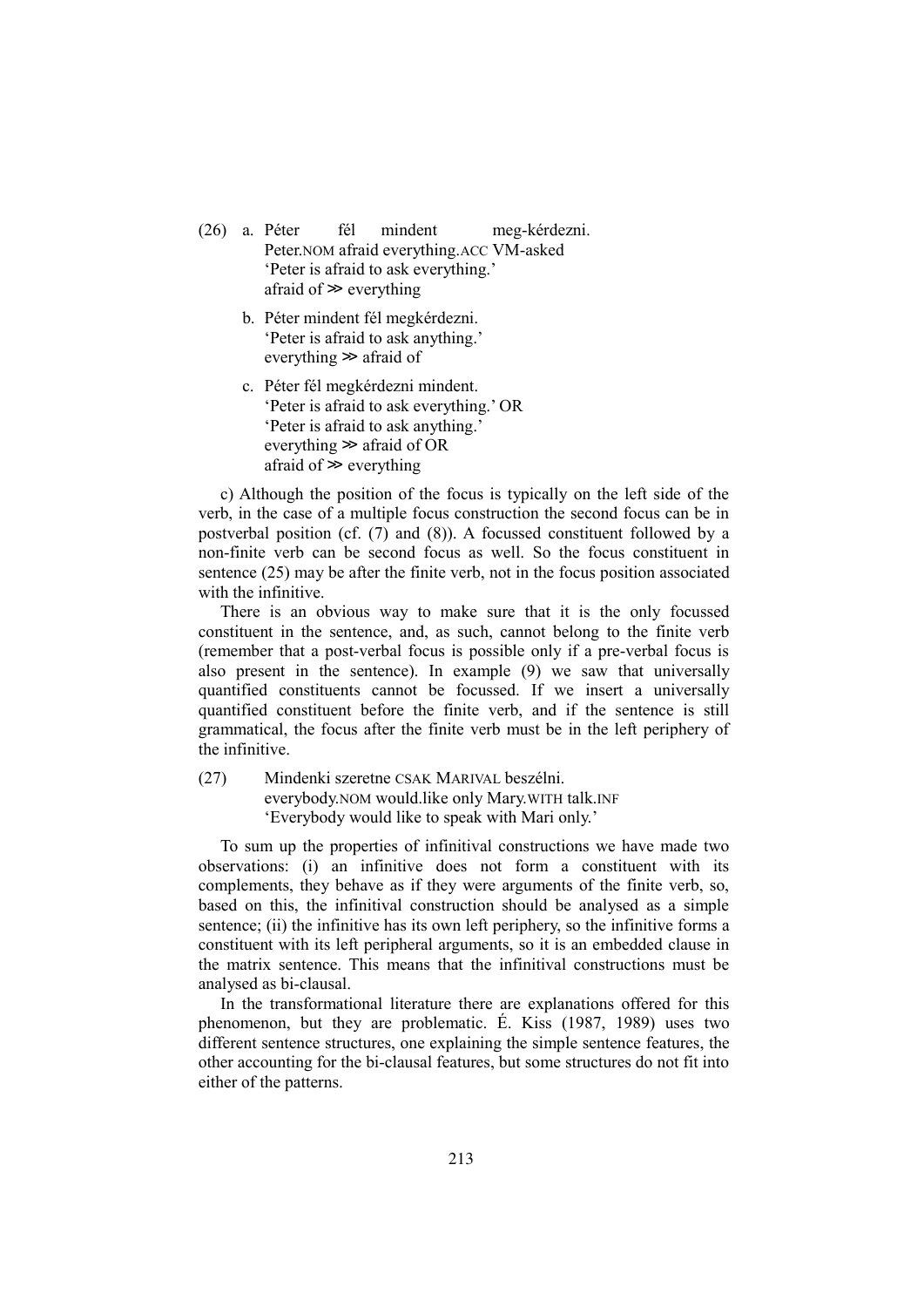According to Szécsényi K. (2009) there is a compound sentence structure at first, and then the non-finite clause is reanalysed, so that the constituents of the non-finite sentence appear as the sisters of the finite verb, but this analysis doesn't account for the relative unity of the left periphery of the infinitive.

These analyses cannot explain all the features of Hungarian infinitival constructions.

### **4 The analysis of infinitival constructions in HPSG**

The analysis of Hungarian infinitival constructions is based on the clause union introduced by Fauconnier (1983) and Gibson and Raposo (1986). In HPSG it was used for complex predicate formation by Hinrichs and Nakazawa (1990), Kathol (1994), and Bouma (2003).

As we saw earlier, an argument of the infinitive either appears in the left periphery of the infinitive, or behaves as if it were an argument of the finite verb. First, we have to separate these kinds of arguments, the left peripheral arguments and the inherited arguments. The lexical rules seen in (17) and (18) do exactly this separation: they pick up the left peripheral arguments form the COMPS list of the verb, and put them into the SLASH set. So what happens in the infinitival construction as a result is that the infinitive builds *head-filler* structures with its left peripheral constituents, without building *head-complementiser* structures at the same time with the constituents being on its own COMPS list.

Sentence (28) illustrates the mechanism described above.

(28) Péter szeretne CSAK EGY DALT el-énekelni mindenkinek. Peter.NOM would.like only one song.ACC VM-sing.INF everybody.DAT 'Peter would like to sing only one song for everybody.'

In this sentence the control verb *szeretne* 'would like' has a subject and an infinitival complement. The infinitive has a controlled subject, an object with a focus feature (*csak egy dalt* 'only one song') and a dative argument (*mindenkinek* 'for everybody'). The subject is in the topic position of the left periphery of the finite sentence, the object is in preinfinitival focus position, and the dative constituent follows the infinitive.

The Focus Selecting Lexical Rule is applied on the infinitive verb *elénekelni* 'to sing'. This rule deletes the object from the COMPS list, and puts it into the SLASH set, marking it as focus. The subject does not appear on the COMPS list of the infinitive exactly because it is an infinitive.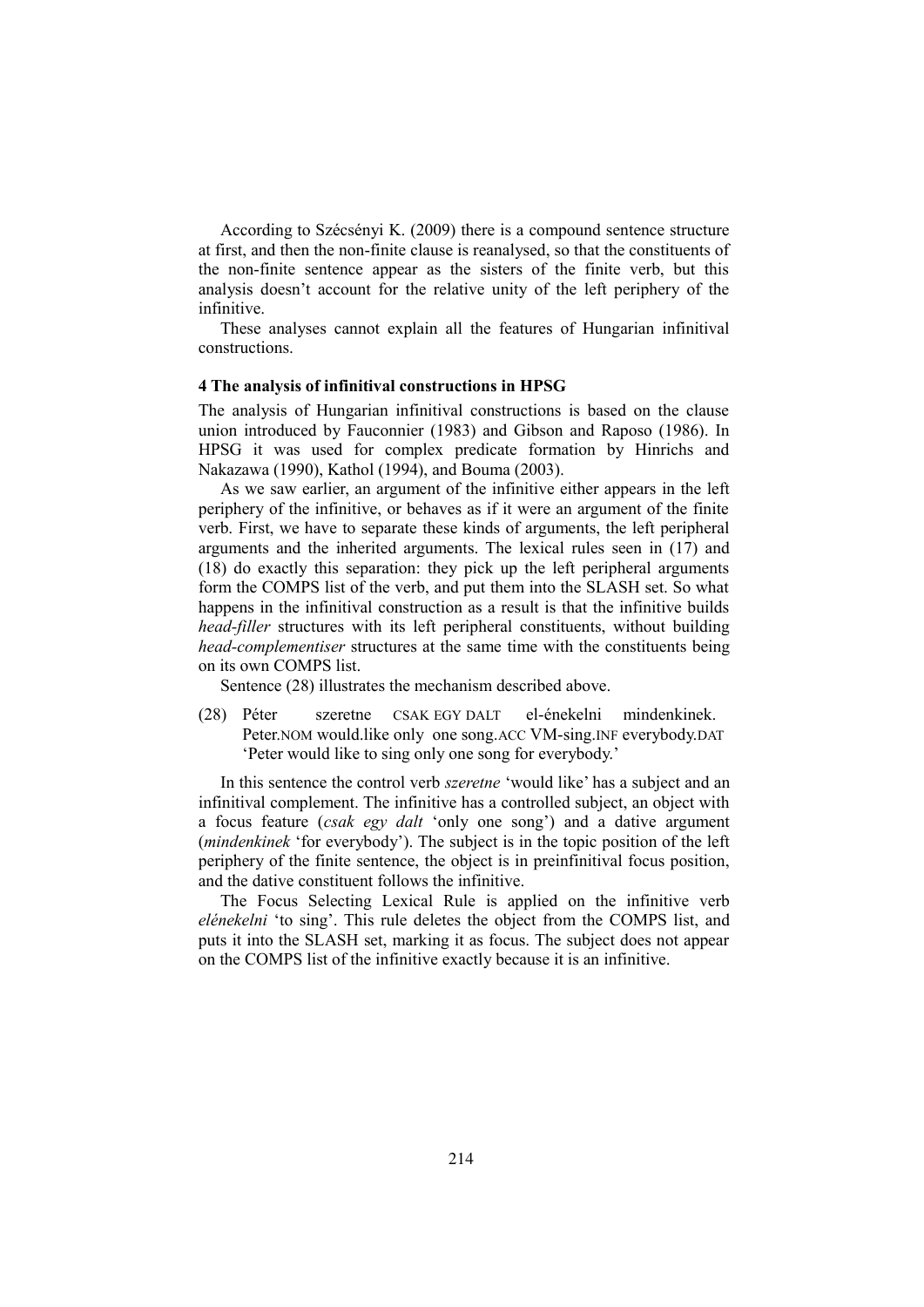PHON elénekelni

\n
$$
\begin{bmatrix}\n\text{PHON} \text{ elénekelni} \\
\text{LOC} \\
\text{CAT} \\
\text{COMPS} \\
\text{ONTENT} \\
\alpha\n\end{bmatrix}
$$
\n
$$
\begin{bmatrix}\n\text{DEPS} & \langle NP, \text{[3]NP}[\text{ acc}, \text{LOC}[\text{1}], \text{NP}[\text{dat}]) \\
\text{CONTENT} \\
\alpha\n\end{bmatrix}
$$
\n
$$
\begin{bmatrix}\n\text{NONLOC}|\text{INHER} \\
\text{FOCUS} {\{\}}\n\end{bmatrix}
$$
\n
$$
\begin{bmatrix}\n\text{PHON} \text{ elénekelni} \\
\text{LOC} \\
\text{CAT} \\
\text{COMPS} \\
\text{CONTENT} \\
\text{CONTENT} \\
\beta\n\end{bmatrix}
$$
\n
$$
\begin{bmatrix}\n\text{DLPS} & \langle NP, \text{[4]NP}[\text{acc}, \text{LOC}[\text{1}], \text{SLASH} \{\text{1}]\} \\
\text{ONLOC}|\text{INHER} \\
\text{FOCUS} {\{\text{1}]\}}\n\end{bmatrix}
$$

Based on the analysis in the previous section, the control verb inherits all of the complements of its infinitival arguments, except the ones located on the left periphery of the infinitive. Because the infinitival argument can have its own left periphery, its SLASH feature must be empty. The COMPS list of the infinitival argument doesn't have to be empty, its complements are inherited by the finite verb:

(30) Complete argument inheritance (control verb)

 $\Big|$ HEAD [VFORM *fin*] *verb*  $\left[\text{DEPS}\left(\text{NP}[\text{nom}]_{\text{II}}, \text{VP}[\text{C}]\right]_{\text{C}}^{D}$ VFORM *fin*  $\mathrm{DEPS}\langle\,\mathrm{NP}_{\text{1}}, ...\rangle$  $\left\{\begin{matrix} \text{COMPS}[4] \\ \text{SLASH} \end{matrix}\right\} \right\} \oplus \boxed{4}$ 

The DEPS list of the finite verb *szeretne* 'would like' contains its subject which is coindexed with the subject of the infinitive, an infinitival expression, and it is linked to the COMPS list of the infinitive. The elements of this DEPS list may be topicalised or focussed, so the COMPS list of the verb may not contain these elements.

(29)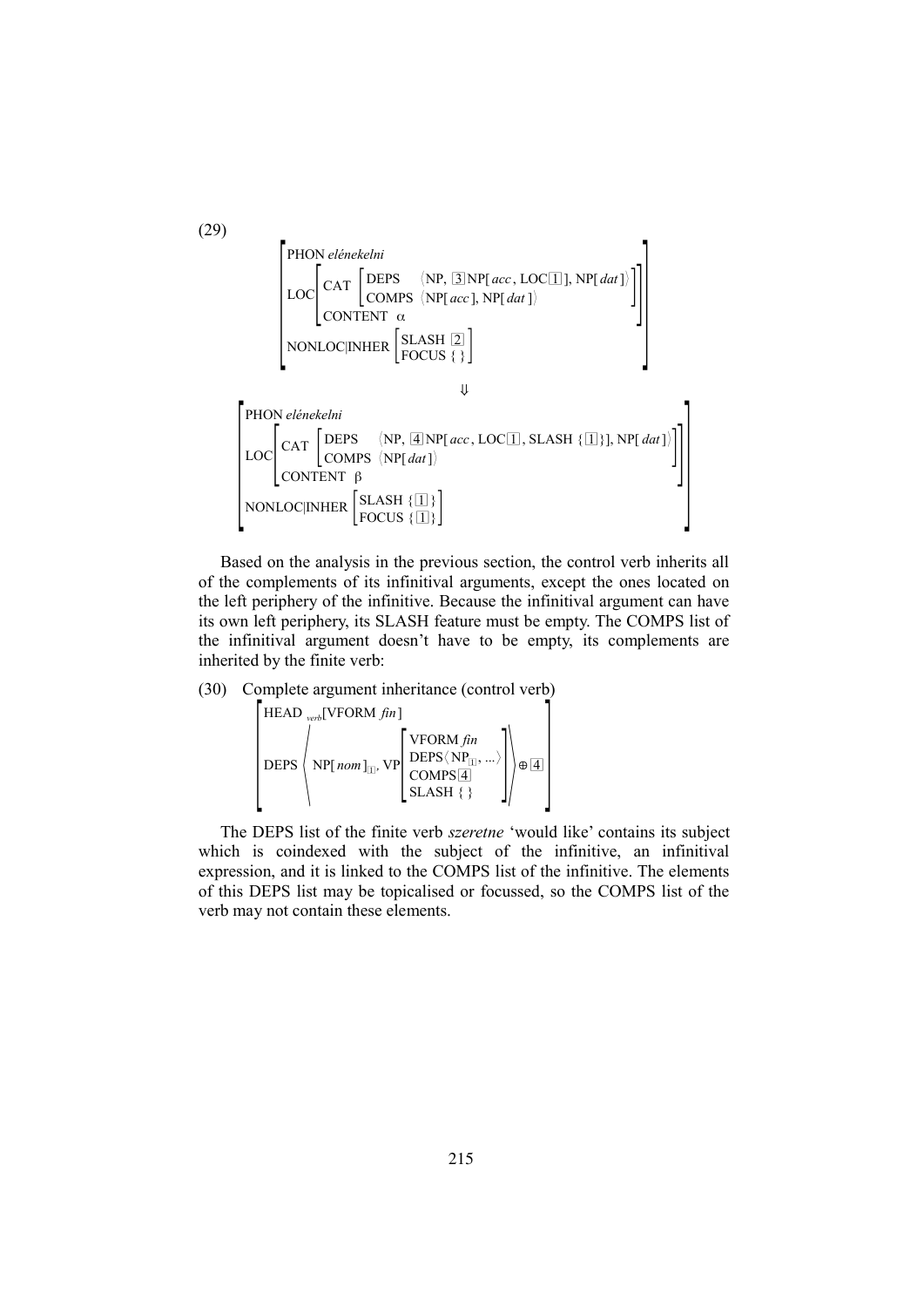(31)  
\nPHON *szeretne*  
\nHEAD <sub>verb</sub>[VFORM *fin*]  
\nDEPS  
\n
$$
NP[nom]_{\square s_{sg}}, VP \begin{bmatrix}\nVPORM fin \\
DP_{\square} \\
\square NP[acc, LOC[2], SLASH {\{2\}}] \\
\square NP[dat]\n\end{bmatrix}, \square NP[dat]\nSLASH {\{2\}}]
$$

With these lexical descriptions the problem is almost solved. The last task is to ensure that a non-finite verb can form a *filler-head* construction without emptying its COMPS list. The *filler-head* schema must be extended: the COMPS list must be empty in *filler-head* constructions only for the *fin* VFORM feature. The revised version of the Head-Complement Schema in (16) is the following:

(32) Head-Complement Schema

| SYNSEM LOCAL CATEGORY | $\left[ \text{HEAD}_{verb}[\text{VFORM} \, fin] \right]$<br>COMPS <sup>1</sup> |
|-----------------------|--------------------------------------------------------------------------------|
| DTRS head-comp-struc  |                                                                                |

Finally, the analysis of the sentence proceeds as in (33)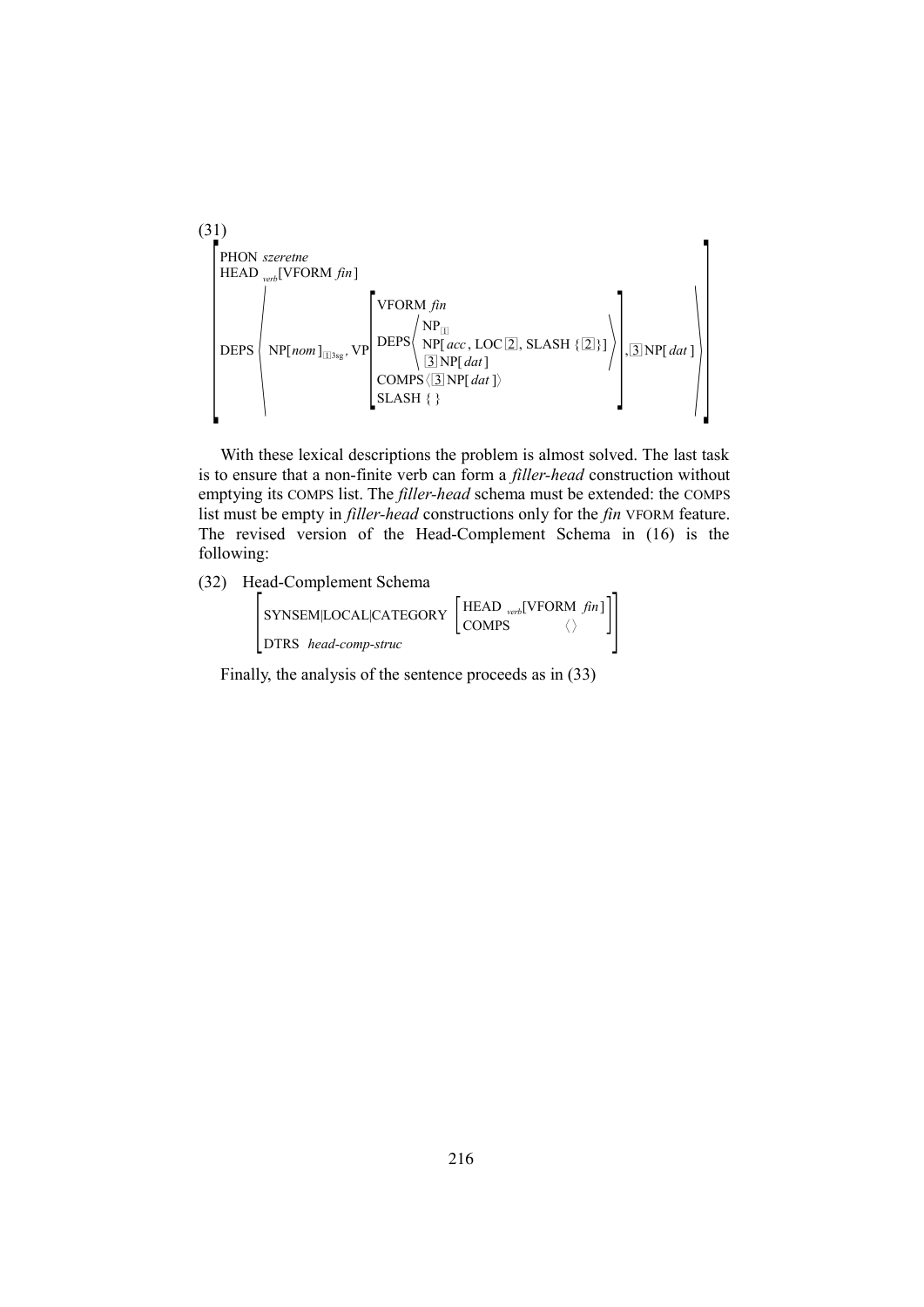

# **5 Predictions of the analysis**

#### *5.1 Special scope relationships*

Since non-finite verbs do not have complement sisters, quantified expressions appearing after infinitival verbs must be in the complement position of the finite verb. If a constituent is in the focus position of the non-finite verb, its scope is fixed. This analysis predicts that focussed constituents of the nonfinite verb have narrower scope than quantified constituents following the infinitive (34).

(34) Mindenki szeretné CSAK MARIT fel-hívni többször is. everybody.NOM would.like only Mari.ACC VM-called several.times 'Everybody would like to call only Mari several times.' several times  $\gg$  only Mari BUT \* only Mari ≫ several times

However, if the same constituent is in the focus position of the finite verb, post-infinitival quantified constituents can have narrower or wider scope with respect to it (35).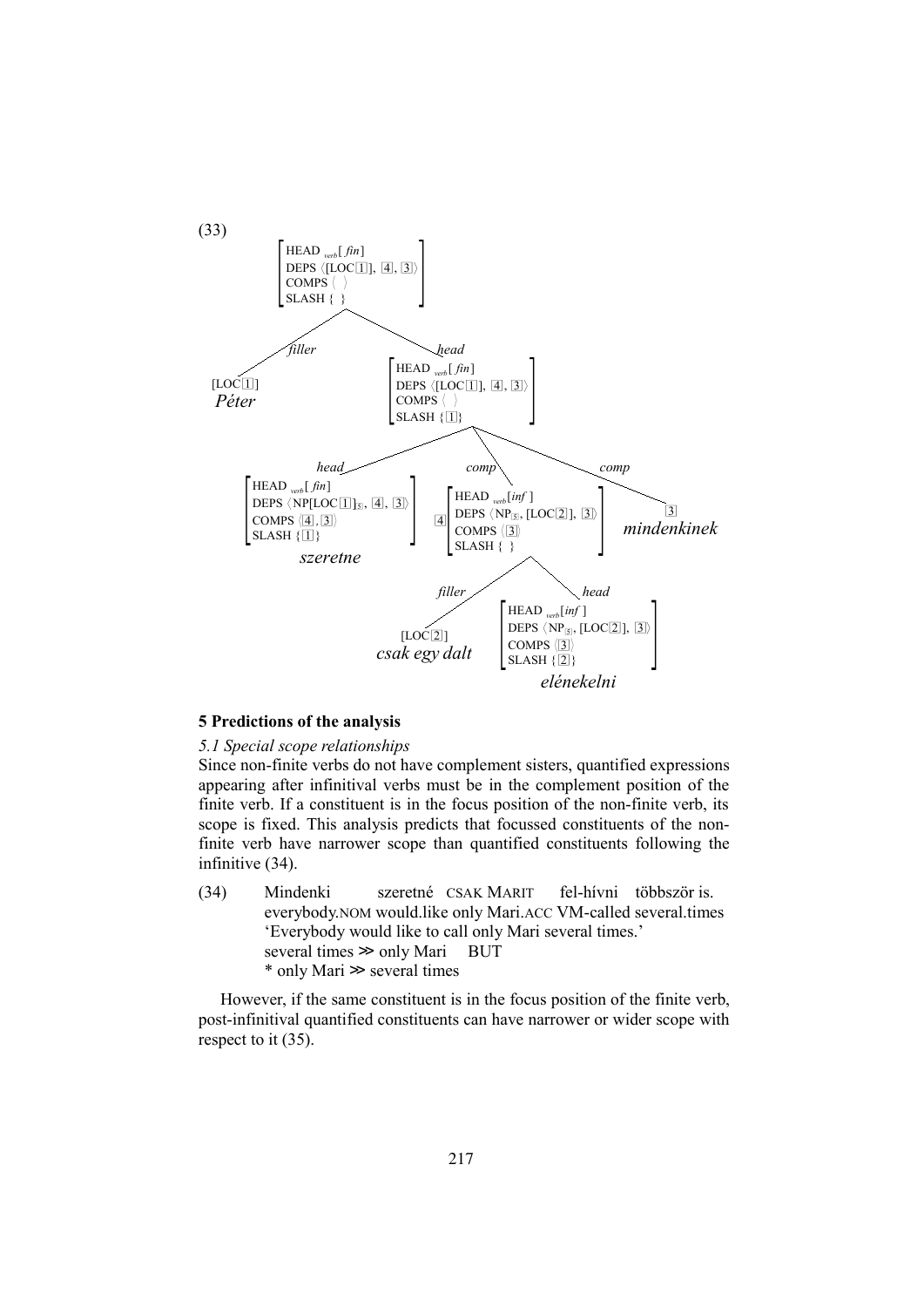(35) CSAK MARIT hívta fel Péter többször is. only Mari.ACC called VM Peter.NOM several.times 'It was only Mari that Peter called her several times.' several times ≫ only Mari OR only Mari ≫ several times

# *5.2 Complex predicate formation*

Verbal modifiers form a complex predicate with the verb. In neutral sentences they immediately precede the verb, in non-neutral sentences they are in postverbal position. This part of complex predicates is always a single word. Verbal modifiers are typically adverbial particles (e. g. *el-megy* away-go 'going away'), nominal arguments of the verb (e. g. *iskolába jár* school.INTO go 'go to school'), or postpositional expressions (e. g. *mellém lép* next.to.me step 'step next to me').

Some verbs with infinitival arguments require the verbal modifier of the infinitive to be in their own verbal modifier position in neutral sentences:

- (36) a. Péter **el**-megy. Peter VM(away)-go 'Peter goes away.'
	- b. Péter **el** akar menni. Peter VM(away) want go.INF 'Peter wants to go away.'

If the non-finite verb doesn't have a verbal modifier, the infinitive itself has to appear before the finite verb:

- (37) a. Péter úszik. Peter swim 'Peter swims.'
	- b. Péter **úszni** akar. Peter swim.INF want 'Peter wants to swim.'

If the non-finite verb does not have a left periphery, the verb appears in the complement position of the matrix verb as a single word. The infinitive can form a complex predicate with the finite verb only in this case (as verbal modifiers do).

# **6 Further argument inheritance phenomena in Hungarian**

Infinitival constructions are not the only construction where this kind of argument inheritance can be attested, though it is the most salient in this case. Argument inheritance is usually related to complex predicate formation or possessive constructions. These constructions are similar with respect to the fact that the verb's real argument and the inherited argument do not form a constituent, but they can be in separate postverbal positions.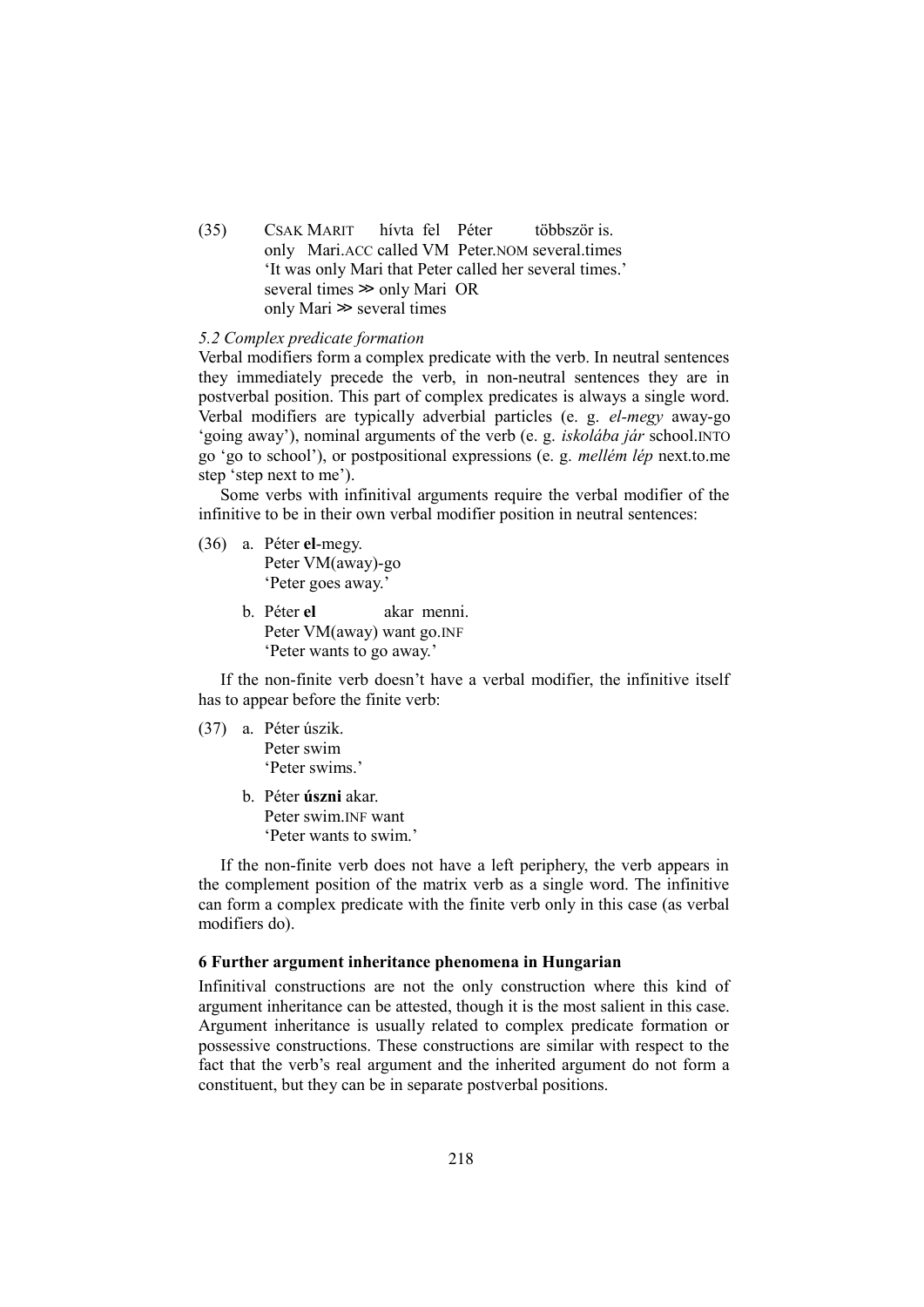# *6.1 Verbal modifiers*

If a verbal modifier appears in the sentence, an extra constituent can appear as well. It is not extraordinary in the case of non-compositional verbal complexes, but it can be seen in compositional cases too. This extra expression is related to the verbal modifier, but they don't form a constituent: the verbal modifier immediately precedes the finite verb, while the other constituent stays in postverbal position (or it can be topicalised, etc.).

- (38) Péter énekelt. Peter sang 'Peter sang.'
- (39) a. \*Péter énekelte az éjszakát. Peter sang the night.ACC
	- b. Péter **végig**-énekelte **az éjszakát**. Peter VM(to.the.end)-sang the night.ACC 'Peter sang along the night.'
- (40) a. \*Péter énekelt az ablakon. Peter sang the window.ON
	- b. Péter **ki**-énekelt **az ablakon**. Peter VM(out)-sang the window.ON 'Peter sang out of the window.'

This phenomenon can be explained assumeing that the extra constituent originates as the complement of the verbal modifier, but then is inherited by the finite verb. The case of infinitival constructions can be considered as a special case of this pattern. The only difference is that non-finite verbs can have a left periphery, common verbal modifiers cannot.

# *6.2 Possessive constructions*

In Hungarian there are two types of possessive constructions. The possessor is unmarked (or nominative) in the first one (41a), dative in the second (41b). The possessed agrees with the possessor in number and person in both cases. They form a constituent, which may be in postverbal position and in the left periphery as well.

- (41) a. El-veszett [**Péter kalapja**]. VM-lost Peter.NOM hat.GEN 'Peter's hat has been lost.'
	- b. El-veszett [**Péternek a kalapja]**. VM-lost Peter DAT the hat GEN 'Peter's hat has been lost.'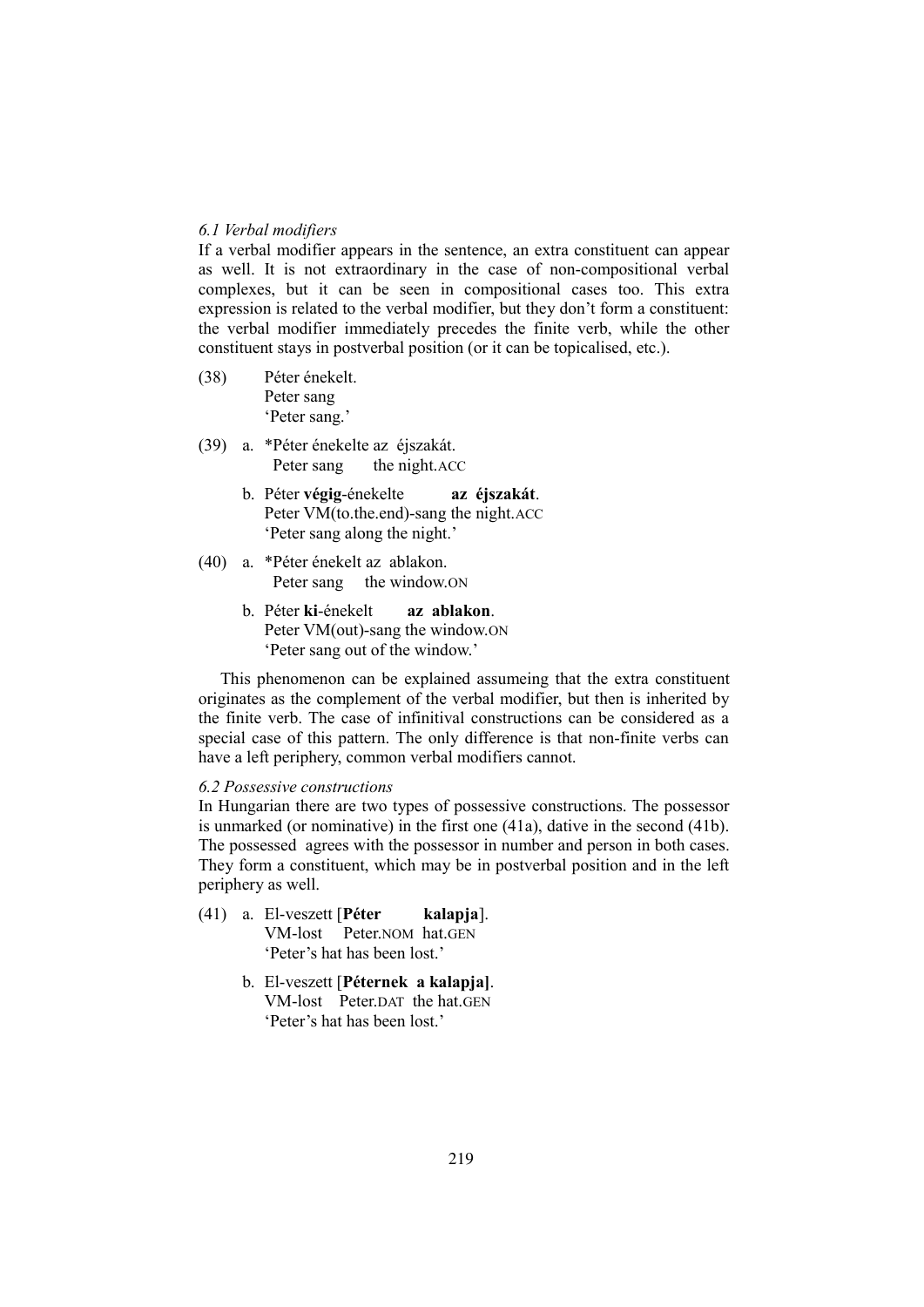The dative possessor may be separated from the possessed, one of them can be in the left periphery (42a), or there can be another argument between them in postverbal field (42b):

# (42) a. **Péternek** el-veszett **a kalapja**. Peter.DAT VM-lost the hat.GEN 'Peter's hat has been lost.'

b. El-veszett **Péternek** tegnap **a kalapja**. VM-lost Peter.DAT yesterday the hat.GEN 'Peter's hat was lost yesterday.'

In this case the possessor does not raise from the possessive construction to some operator position, since postverbal positions are not operator positions.

Argument inheritance in possessive constructions is different from the earlier mentioned ones, because in this case argument inheritance is not obligatory, and the residue does not form a complex predicate with the verb and occupies the usually preverbal position of the verbal modifiers.

#### *6.3 Postpositional phrases*

The case of postpositional phrases is a mixture of the case of verbal modifiers and possessive constructions. PPs usually form a constituent (43a, 44a), but P heads can also be verbal modifiers. In this case P and its NP argument form a possessive construction: the noun phrase is in dative case, P gets an agreement suffix. Exploiting the possibilities of possessive constructions, the possessed can be separated from the possessor, and thus the P can get to a verbal modifier position (43b, 44b).

- (43) a. Péter [**a céltábla mellé**] lőtt. Peter the target.NOM next.to shooted 'Peter has shooted next to the target.'
	- b. Péter **mellé** lőtt **a céltáblának**. Peter next.to shooted the target.DAT 'Peter has shooted next to the target.'
- (44) a. Péter [**a vonat után**] futott. Peter the train.NOM after run 'Peter run after the train.'
	- b. Péter **utána** futott **a vonatnak**. Peter after run the train DAT 'Peter run after the train.'

The goal of argument inheritance is forming a verbal complex, and the tool for doing this is becoming a possessive construction.